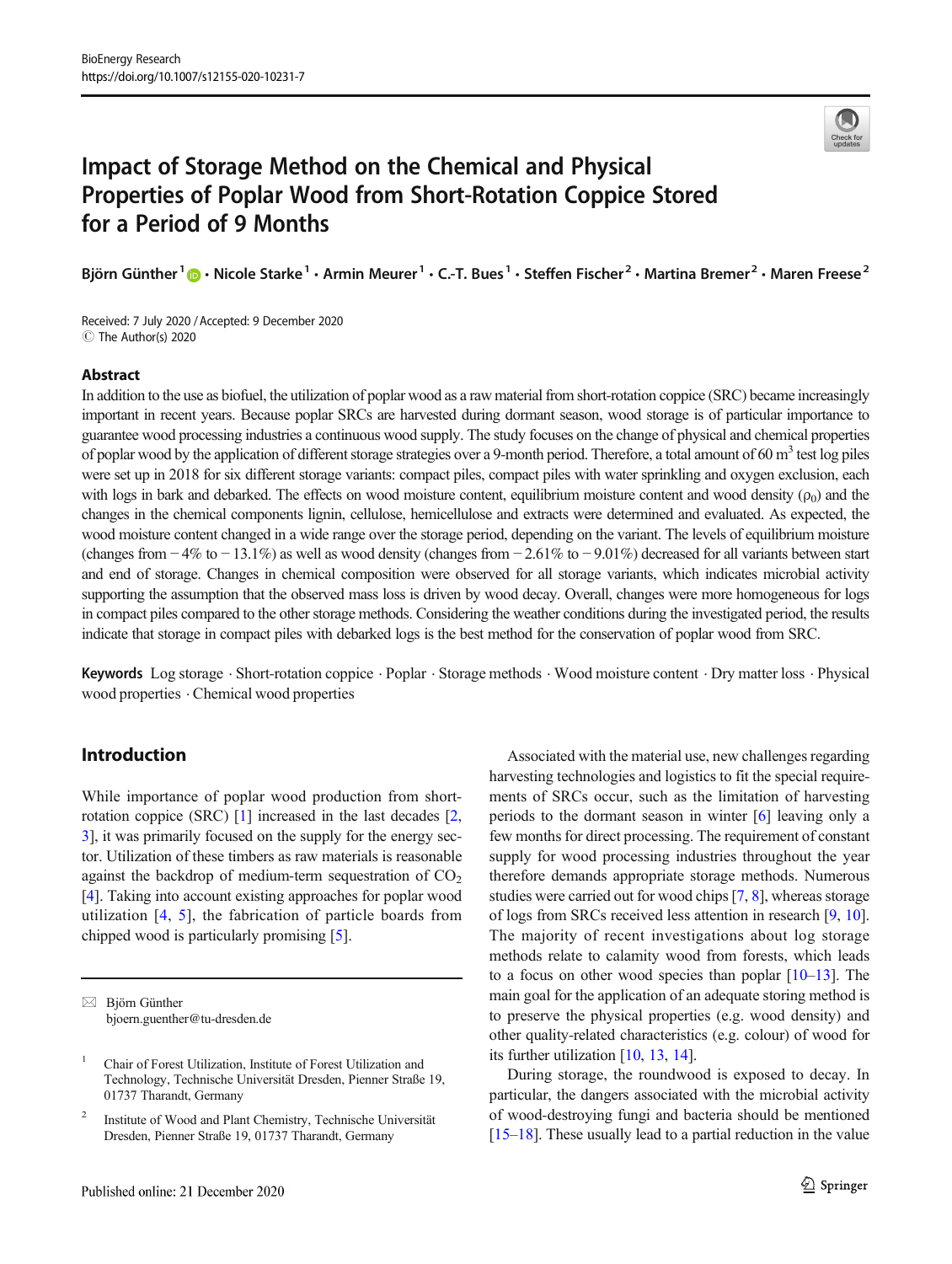of the wood; in extreme cases, the roundwood can even be completely devalued. This risk is particularly high for trees with a very low durability, such as poplar [\[19\]](#page-11-0).

The mass loss reveals the influence of these threats in a congruous and comparable way. For poplar wood chips, a monthly mass loss between 1.4 and 4.2% was observed during storage [\[20\]](#page-11-0). Overall losses depend on the used compartments of the tree, whereby consistently higher reductions can be expected for chips from stems than for those from crown wood [\[21\]](#page-11-0). Large differences in mass losses for 7-month open air storage period of poplar were found between wood chips and logs and ranged between 17 to 19% and 4 to 7%, respectively [[13](#page-11-0), [22](#page-11-0)].

Since different threats to the wood quality are expected, depending on the duration of roundwood storage, different storage strategies are necessary, which are related to the development of wood moisture content, unfavourable for fungal growth [\[23](#page-11-0)].

A general differentiation is made between procedures for short-term (a few weeks) and medium- to long-term storage (a few months to several years) [[13\]](#page-11-0).

Considering the demands in the case of raw material supply from SRCs, the application of procedures for medium- to long-term storage of logs seems to be reasonable. Therefore, the scope of this study was to evaluate different methods for the storage of poplar (Populus nigra  $L \times P$ . maximowiczii H.) logs over a period of up to 9 months. Three storage methods, (a) storage in compact pile, (b) storage in compact pile with water sprinkling and (c) log conservation under oxygen exclusion, have been tested and evaluated regarding their impact on the physical properties (wood moisture content, equilibrium moisture content and wood density  $(\rho_0)$  and chemical composition. All tests were carried out for logs with and without bark.

## Materials and Methods

#### Experimental Setup

The investigation was carried out in 2018 from March to November in the test facility of the Technische Universität Dresden (TUD) and Staatsbetrieb Sachsenforst (SBS) in the Tharandter Wald near to Grillenburg, southeast Germany (Table [1](#page-2-0)). For the storage setup, approximately 600 trees were harvested with an age between 8 and 12 years throughout February 2018 from an SRC in Thammenhain near Leipzig, Germany. A total of 223 poplar wood sections from the poplar clone Max 1, Populus nigra L x P. maximowiczii H., with a length of 4 m and a mean diameter of 138 mm were selected for further analyses.

Six different storage variants were assessed: storage in compact piles (CP), with and without bark (CPwb/CPwob); storage with water sprinkling (WS), with and without bark (WSwb/WSwob); and storage under oxygen exclusion (OE), with and without bark (OEwb/OEwob).

For the storage variants CPwb/wob and WSwb/wob, the pile sizes varied between 8 and  $18 \text{ m}^3$  (pile dimension varied between approx.  $4 \text{ m} \times 3 \text{ m} \times 0.9 \text{ m}$  and  $4 \text{ m} \times 4.5 \text{ m} \times 1 \text{ m}$ ). Whereby a larger pile was set up for CPwb since more heterogeneous condition were anticipated for this variant.

For the OE variants, the amount of wood was separated into ten single packages of equal sizes, whereby some packages were used as backup (risk of possible damages) and for long-term investigations (ongoing). Different harvesting dates led to postponement of the starts of storage for the different variants (Table [2\)](#page-2-0).

The logs stored in compact piles were placed on vegetation-free gravel. Some logs were used as underlayers to ensure ventilation, supporting a faster drying process. The two piles for storage under water sprinkling were sprinkled continuously with 5  $1/m^3/h$  on both end faces and from the shell surface. The required fresh water was pumped out of a pond next to the piles. A plastic coverage was placed under the piles to regulate water runoff, avoid uncontrolled growth of vegetation and prevent the logs from sinking into the soil. For storage under oxygen exclusion, the piles were double-sealed with a silage film and secured with a geogrid avoiding damage by mice, since the packages were placed on grassland.

#### Sampling Strategies

The sampling strategies varied in terms of sampling intervals, number of samples and analyses carried out. With the start of storage, stem discs were taken 20 cm from the base of the log to avoid the influence of drying effects between harvesting and sampling while ensuring integrity throughout storage.

To determine the development of wood moisture content, additional samples were taken shortly after the experimental setup was established and at the end of the growing season, on logs of representative positions within the piles (top, mid and base layer). Although different starting dates for the storage variants were necessary, this approach was chosen to synchronize the observation of wood moisture content with weather conditions. Thereby approximately 7 g of particles was gathered by chainsaw from each sampled log, to minimize the impact on the stored logs. A previous comparison of different extraction methods (particles and cores of different sizes) with stem discs showed that the chosen procedure delivers similar and reproduceable values. Furthermore this approach is based on a standard procedure to determine wood moisture content in the wood processing industry [[24](#page-11-0), [25\]](#page-11-0). Additional sampling was not possible for storage under oxygen exclusion without destroying the film or negative impact on the storage gas atmosphere within the piles.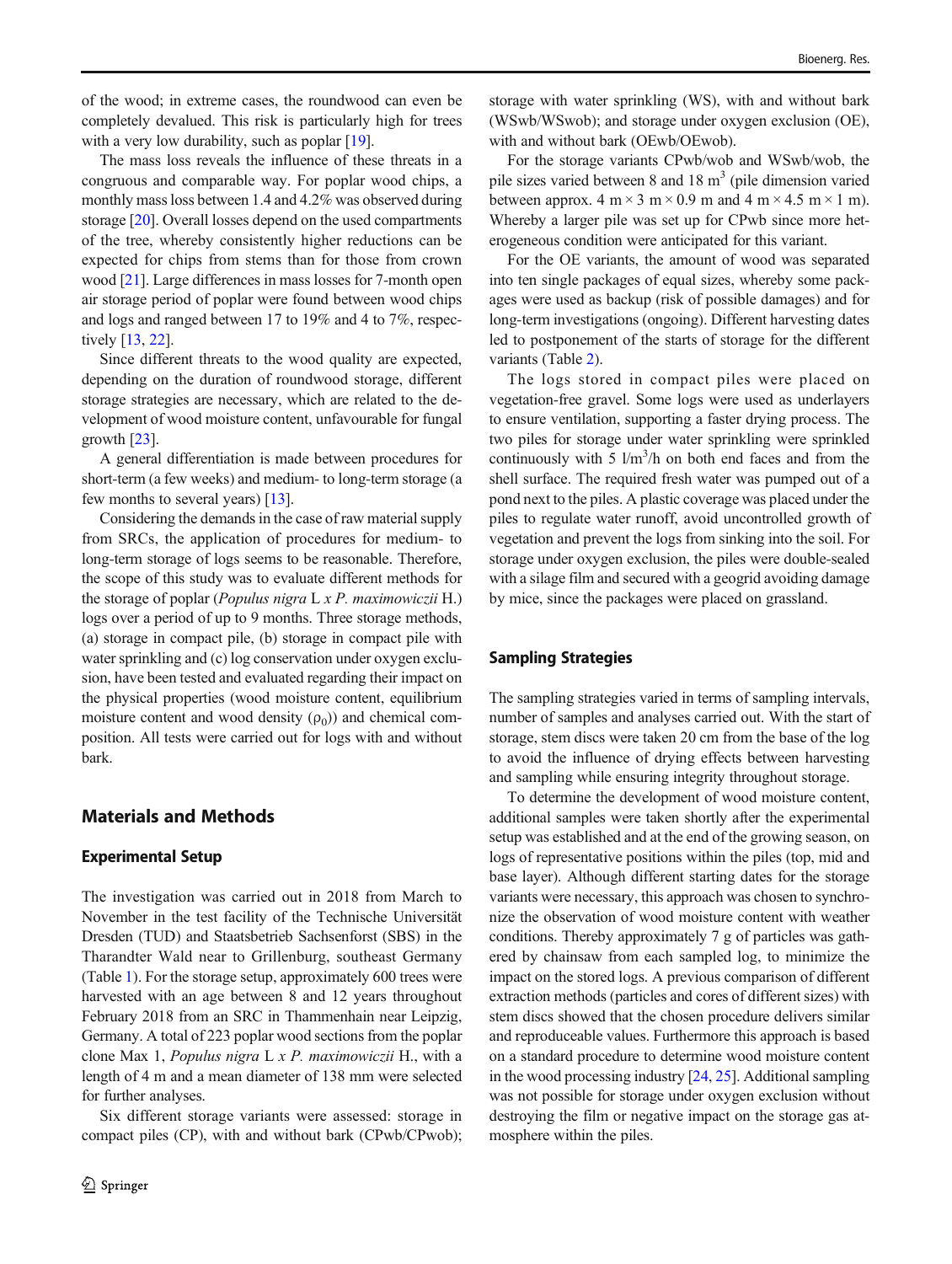<span id="page-2-0"></span>Table 1 Characterization of the storage location and sample material

| Storage location         |                    | Tharandter Wald, Grillenburg, Germany |
|--------------------------|--------------------|---------------------------------------|
|                          | Longitude          | 13° E 28' 47.42                       |
|                          | Latitude           | 50° N 58' 46.34                       |
|                          | Location altitude  | 350 m above sea level                 |
| <b>Species</b>           |                    | Populus nigra L x P. maximowiczii H   |
| Clone                    | Code               | Max1                                  |
| Harvesting date          |                    | February 2018                         |
| Start of storage (SoS)   |                    | March/April 2018                      |
| Additional sampling (AS) |                    | May/October 2018                      |
| End of storage (EoS)     |                    | November/December 2018                |
| Storage volume           |                    | 8 to 18 $m3$ per storage variant      |
| Number of sampled logs   |                    | 223                                   |
| Log length               |                    | 4 <sub>m</sub>                        |
| Diameter                 | Mean               | $138$ mm                              |
|                          | Standard deviation | $25.6 \; \text{mm}$                   |
|                          |                    |                                       |

For the sampling at the end of storage, it was possible to take discs from the middle of the logs, to reduce the influence of boundary effects.

The components of the gas atmosphere  $(CO<sub>2</sub>$  and  $O<sub>2</sub>)$  were regularly measured using the Geotechnical Instrument gas analyser (Anagas CD 95, model: 1/9; manufactured by Geotechnical Instruments, Leamington Spa, UK) [\[13](#page-11-0), [26](#page-11-0)].

Various physical, chemical and wood biological analyses were carried out to evaluate the individual storage processes with regard to changes in the wood properties between begin and end of the storage period (Table [3](#page-3-0)).

## Physical Properties

Wood moisture content (WMC) on oven-dry basis was determined gravimetric from stem discs (SoS, EoS) and particles (AS) according to the standard EN 13183-1 [\[27\]](#page-11-0). Stem discs were weighted, oven-dried till mass constancy and weighted again. Whereas the moisture content for the particles (AS) was determined with an infrared moisture analyser (Mettler Toledo LP16, Mettler-Toledo AG, Greifensee, Switzerland), delivering precise data for small samples.

Oven-dry density  $(\rho_0)$  was determined according to the standard DIN 52182 [\[28\]](#page-11-0). Therefore, 329 specimens from 164 stem discs, which were previously used for the WMC determination, were produced. These were taken from 82 logs sampled twice (SoS and EoS). If possible, depending on disc size and damages (cracks, branches, etc.), at least two and up to six cuboid specimens with sides larger than 2 cm were shaped.

Equilibrium moisture content (EMC) was determined from specimens which were used previously for dry density determination; therefore, the specimens were in the state of water adsorption. The specimens were conditioned at 20 °C and relative humidity of 65% (20/65 standard atmosphere for conditioning and/ or testing [[29\]](#page-11-0)) until a constant mass level was reached, and then moisture content according to EN 13183-1 [\[27](#page-11-0)] was determined.

Measurements for oven-dry density and EMC were carried out with high precision scale (Sartorius QUNITIX124-1S, Sartorius Lab Instruments GmbH & Co. KG, Göttingen, Germany) and calliper (Mitutoyo CDN-P30, Mitutoyo Corporation, Takatsu-ku, Japan).

## Chemical Analysis

For the analysis of the chemical composition, a total amount of 69 specimens, previously used for the determination of the

Table 2 Specifications for the experimental pile setup for the different storage variants

| Storage variant                                      | Number of logs | Sampled logs | Start of storage | Additional sampling | End of storage |
|------------------------------------------------------|----------------|--------------|------------------|---------------------|----------------|
| Compact pile with bark                               | 205            | 73           | 27.03.18         | 24.05.18/10.10.18   | 03.12.18       |
| Compact pile without bark                            | 98             | 61           | 07.03.18         | 24.05.18/10.10.18   | 06.11.18       |
| Compact pile with water sprinkling with bark         | 64             | 34           | 14.03.18         | 24.05.18/10.10.18   | 14.11.18       |
| Compact pile with water sprinkling without bark      | 41             | 20           | 03.04.18         | 24.05.18/10.10.18   | 12.12.18       |
| Log conservation under oxygen exclusion with bark    | 102            | 12           | 01.03.18         |                     | 12.11.18       |
| Log conservation under oxygen exclusion without bark | -81            | 8            | 27.03.18         |                     | 12.12.18       |
|                                                      |                |              |                  |                     |                |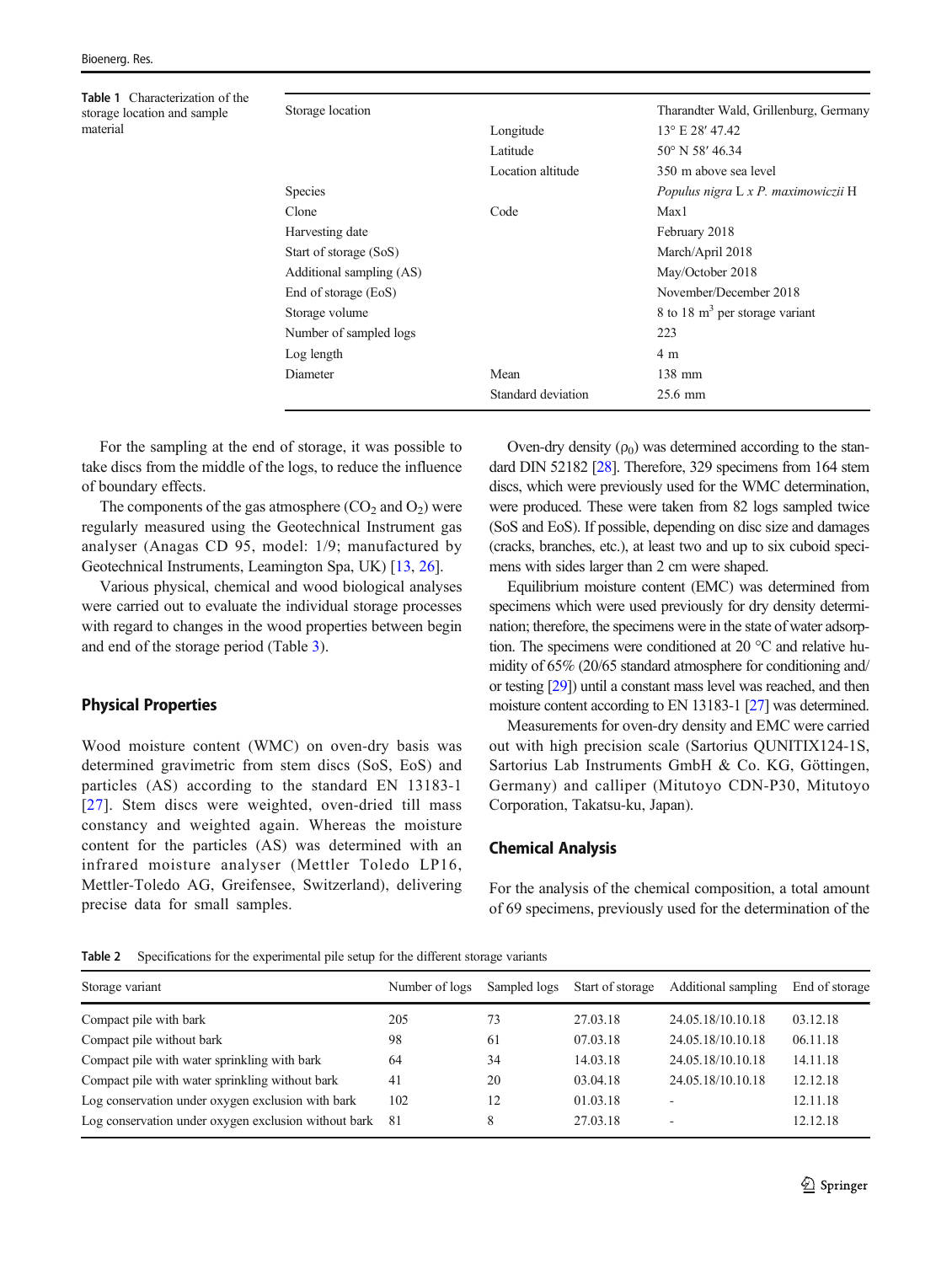| Storage method                          | Analysis                                                         | Sample strategy (sample numbers)       |
|-----------------------------------------|------------------------------------------------------------------|----------------------------------------|
| Compact piles (with and without bark)   | Wood moisture content $(\omega)$                                 | SoS and EoS $(143) + 2 \times AS$ (40) |
|                                         | Wood density $(\rho_0)$                                          | SoS and EoS $(67)$                     |
|                                         | Chemical analysis                                                | SoS and EoS $(24)$                     |
|                                         | Fungi infection (micro-/macroscopic)                             | Selected logs EoS                      |
|                                         | Equilibrium moisture content (EMC)                               | SoS and EoS $(112)$                    |
| Compact piles with water sprinkling     | Wood moisture content $(\omega)$                                 | SoS and EoS $(186) + 2 \times AS(20)$  |
|                                         | Wood density $(\rho_0)$                                          | SoS and EoS $(68)$                     |
|                                         | Chemical analysis                                                | SoS and EoS $(26)$                     |
| (with and without bark)                 | Fungi infection (micro-/macroscopic)                             | Selected logs EoS                      |
|                                         | Equilibrium moisture content (EMC)                               | SoS and EoS (72)                       |
| Log conservation under oxygen exclusion | Wood moisture content $(\omega)$                                 | SoS and EoS $(24)$                     |
| (with and without bark)                 | Wood density $(\rho_0)$                                          | SoS and EoS $(29)$                     |
|                                         | Chemical analysis                                                | SoS and EoS $(19)$                     |
|                                         | Gas analysis $(CO2/O2)$ concentration<br>within the sealed pile) | Monthly, all piles                     |
|                                         | Equilibrium moisture content (EMC)                               | SoS and EoS (39)                       |

<span id="page-3-0"></span>Table 3 Overview of the analysis carried out for each storage method and the associated sampling strategies

physical properties, was selected. For this purpose, representative bulk samples were created for each storage variant and ground together (< 1 mm). Measurements were carried out twice on the same bulk sample.

The dry mass of the samples was determined at 103 °C. All values mentioned for composition refer to the dry mass. Furthermore, the determined component stops for EoS were corrected with the mass loss determined by the change in oven-dry densities during storage. Gravimetric determination was carried out with a high precision scale (Sartorius QUNITIX124-1S, Sartorius Lab Instruments GmbH & Co. KG, Göttingen, Germany).

## Determination of Extract Content

About 5 g of each bulk sample was extracted in a Soxhlet apparatus with 200 mL of a 1:1 mixture of ethanol and toluene for 6 h [\[30\]](#page-11-0). The solvent was then removed on a rotary evaporator. Afterwards, the remaining extracts were dried at 103 °C.

## Determination of Holocellulose Content

Approximately 0.5 g of each extracted sample was mixed in an Erlenmeyer flask with 60 mL of water, 100 μL of glacial acetic acid and 0.5 g of sodium chlorite. The mixture was then shaken at 70 °C for 1 h. Then 100 μL of glacial acetic acid and 0.5 g of sodium chlorite were again added and shaken once more at 70 °C for 1 h. This treatment was repeated five times. After cooling, the remaining holocellulose was separated using a glass filter (porosity 40 μm), washed acid-free with deionized water and then dried at 103 °C [\[31\]](#page-12-0).

## Determination of Cellulose Content

Approximately 1 g of each extracted sample was boiled three times under reflux in 25 mL of a nitration mixture (10 mL  $65\%$  HNO<sub>3</sub> + 40 mL 96% ethanol) for 1 h. After each step, the samples were separated by filtration, and the boiling step was repeated with fresh nitration mixture. The solid residue after the third step was washed with ethanol and water and then boiled again under reflux in 100 mL deionized water for 30 min. Finally, the resulting cellulose was separated using a glass filter (porosity 40 μm), washed acid-free with deionized water and then dried at 103 °C [[32\]](#page-12-0).

## Determination of Hemicelluloses

The content of hemicelluloses was determined as the difference between holocellulose and cellulose.

## Determination of Klason Lignin Content

Approximately 0.5 g of each extracted samples was mixed with 20 mL of 72% sulphuric acid. The mixture was stirred at room temperature for 2 h. After that, the mixture was diluted with deionized water to a final volume of 650 mL. This solution was boiled under reflux for 4 h. The insoluble lignin was separated using a glass filter (porosity 16 μm) after cooling down. The lignin was washed acid-free with hot deionized water and dried at 103 °C.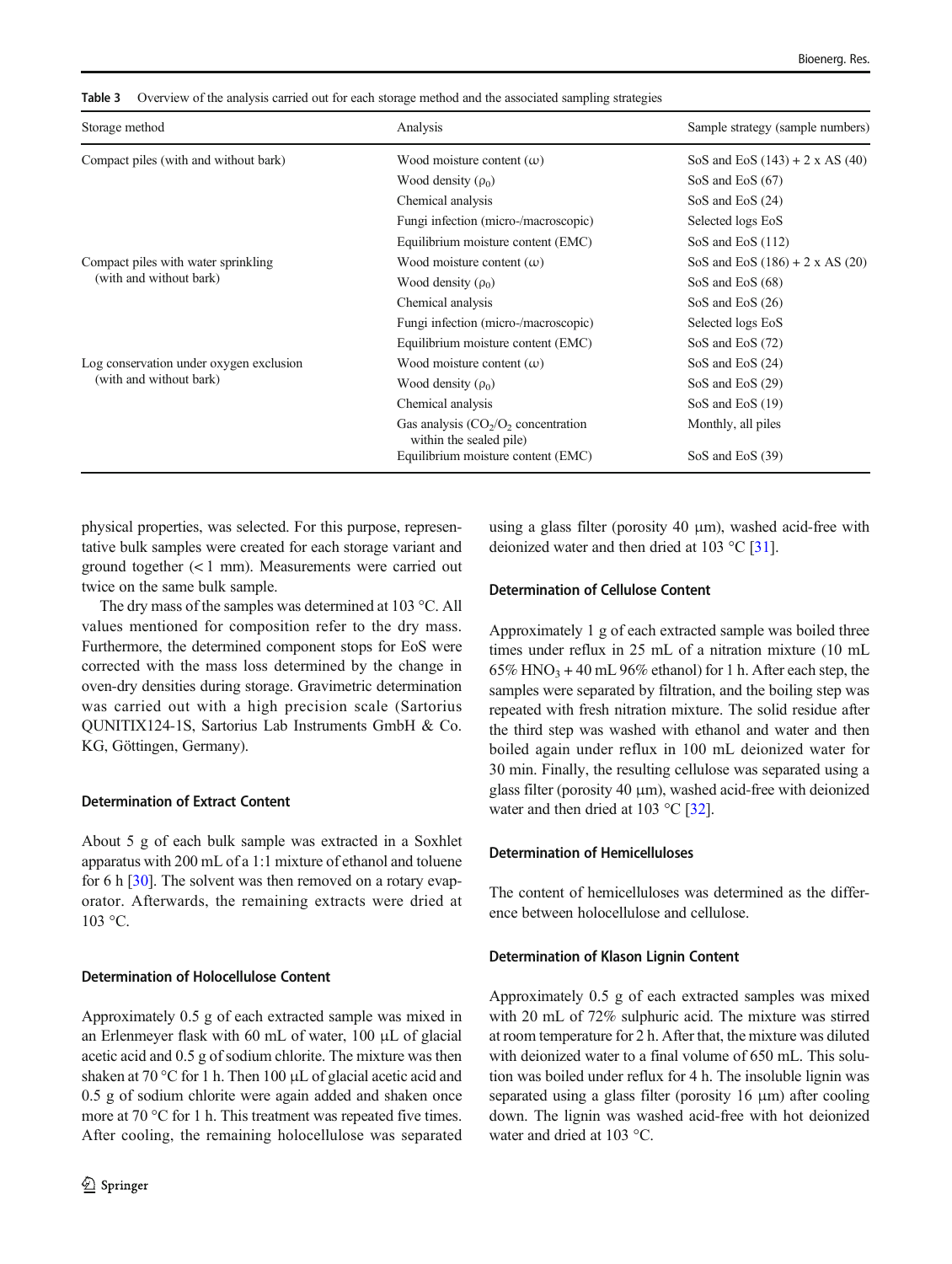## Fungi Infestation

Throughout the storage period, different fruit bodies appeared on the logs stored in compact piles and those under water sprinkling. Towards the EoS, selected samples were taken from visibly infected logs. Selected segments were documented macroscopically and the occurring fungi identified, as far as possible.

For qualitative analysis, 20 μm thin slices were cut using a sledge microtome from cross-, radial and tangential anatomical sections. In order to increase contrast and identify fungi hyphae, the thin sections were stained by Astra blue, for the not lignified tissue and safranin and for the lignified tissue.

For the piles under oxygen exclusion, no samples were taken.

#### Data Analysis

The data was normally distributed, as assessed by the (Kolmogorov-Smirnov) Lilliefors and the Shapiro-Wilk test. Since the normality assumption was not violated, parametric statistic was applied. Significant differences between start and end of storage for WMC, EMC and wood density were tested using paired two-sample  $t$  test, while a significance level of 5% was applied ( $\alpha$  = 0.05). The analysis was run in SPSS® (version 26).

To evaluate the magnitude of the influence of the storage method on the respective wood property, the effect size based on Pearson's  $r$  was calculated using the  $T$  value and the degrees of freedom. The six storage methods were sorted by the absolute values of the effect size. Whereby the rank six describes the strongest and rank one the weakest influence.

# **Results**

## Weather Conditions

The weather conditions over the storage period 2018 were recorded by the Chair of Meteorology, TUD, as shown in Fig. [1.](#page-5-0) Taking into account that the water sprinkling ran constantly throughout the storage and piles in film maintained an isolated atmosphere, only the storage in compact piles was strongly influenced by weather.

The mean monthly air temperature was 10.9 °C, and the average monthly amount of precipitation was 42 mm during the storage period 2018, which was a 2.3 K higher temperature and 42% lower precipitation compared to long-term weather data (1961–1990).

#### Gas Atmosphere Inside the Sealed in Film

Precondition for a proper log storage under oxygen exclusion was a rapid reduction of the oxygen content in the wrapped piles by microbiotic activities and its constant maintenance during the whole storage period. Depending on the storage

variant (with or without bark), differing developments of the gas atmosphere were observed (Fig. [2](#page-5-0)).

For logs without bark stored under oxygen exclusion, the oxygen-free atmosphere was reached after 3 weeks, while CO2 first increased from 9 to 35% after 13 weeks, followed by a reduction reaching a concentration of 13% at the end of storage. For logs with bark, the reduction of oxygen and the increase of  $CO<sub>2</sub>$  were much faster (oxygen-free atmosphere after 1 week,  $CO<sub>2</sub>$  increase from 3 to 33% after 7 weeks, followed by a decrease to 6% towards the end of storage).

## Wood Moisture Content

All storage variants have shown significant ( $p$  value < .01) changes in wood moisture content (WMC) at the end of the storage period 2018 (Table [4\)](#page-6-0).

For storage under drying conditions, the WMC was reduced to 74% (CPwb) and 20% (CPwob), whereas for storage with water sprinkling with and without bark, the WMC was increased to 163% (WSwb) and 248% (WSwob), respectively. Similar effects were detected for storage under oxygen exclusion (OEwb 155%; OEwob 156%).

Wood moisture content varied for piles with additional sampling between different sampling dates. Between the first and the second additional sampling, WMC changed from 38 to 98% for CPwb, from 17 to 35% for CPwob, from 187 to 155% for WSwb and from 114 to 185% for WSwob.

#### Wood Density

All storage variants have shown a wood density reduction over the storage time of 9 months (Fig. [3\)](#page-6-0). Significant differences were found for both storage variants with water sprinkling and under oxygen exclusion ( $p$  value < .01). The highest dry mass loss (− 9.01%) was found in logs without bark stored with water sprinkling (WSwob). The lowest density reduction (− 2.61%) was found for storage under oxygen exclusion with bark (OEwb). All other storage variants showed decreases in density between 4.81 and 6.53%. Over all variants, storage without bark showed higher density reductions.

#### Equilibrium Moisture Content

The equilibrium moisture content (EMC) at 20 °C and 65% relative humidity (20/65) decreased after 9 months of storage by an average of 9% for all variants (Fig. [4\)](#page-7-0). The reduction of the EMC for logs stored with water sprinkling and under oxygen exclusion was higher compared to logs stored in compact piles (CPwb, − 4%; CPwob, − 6.5%; WSwb, − 8.5%; WSwob, − 8.8%; OEwb and OEwob, − 13.1%). The differences between SoS and EoS were highly significant  $(p$  value < .001) for all storage variants.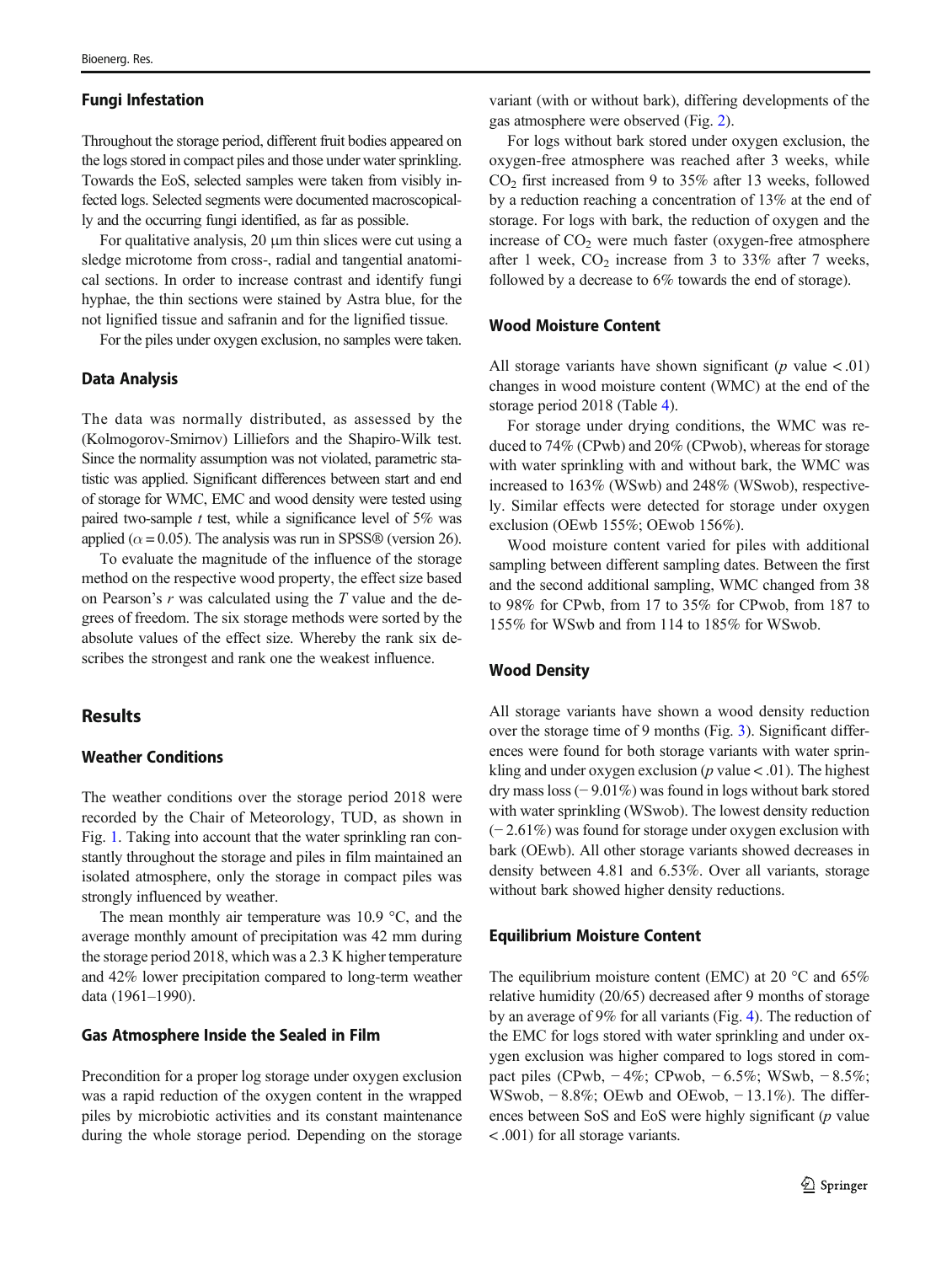<span id="page-5-0"></span>Fig. 1 Weather data during the storage period 2018 versus longterm weather data (1961–1990), recorded by Chair of Meteorology, TUD, weather station Grillenburg



## Chemical Composition

The change in the chemical composition of the wood due to storage depends both on the storage variant and the debarking (Fig. [5,](#page-8-0) Table [5\)](#page-7-0). Except for extractives in OEwb, the share of wooden components decreases for all storage variants. In the case of CP and WSwb, this is done with medium intensity and relatively proportionally to the initial content of the individual components. The greatest overall reductions were found in WSwob especially for cellulose and hemicelluloses (− 2.62 and − 4.34%, resp.). For OE variants, the overall reductions were low, whereas reductions in lignin were the lowest (wb, − 0.32%; wob, − 0.17%). Noteworthy is the primary reduction of cellulose for OEwb (− 2.26%), whereas the debarked variant shows higher reductions of hemicelluloses (− 3.10%).

For the debarked variants, reductions in extractives and hemicelluloses were higher. This difference was also observed for cellulose in CP and WS, but inverses for OE. Another difference is the greater lignin breakdown when stored with bark, but for OE, the differences are small and in the error range of the method. It is striking that the reduction of hemicelluloses in OEwb is very low. Homogeneous changes were

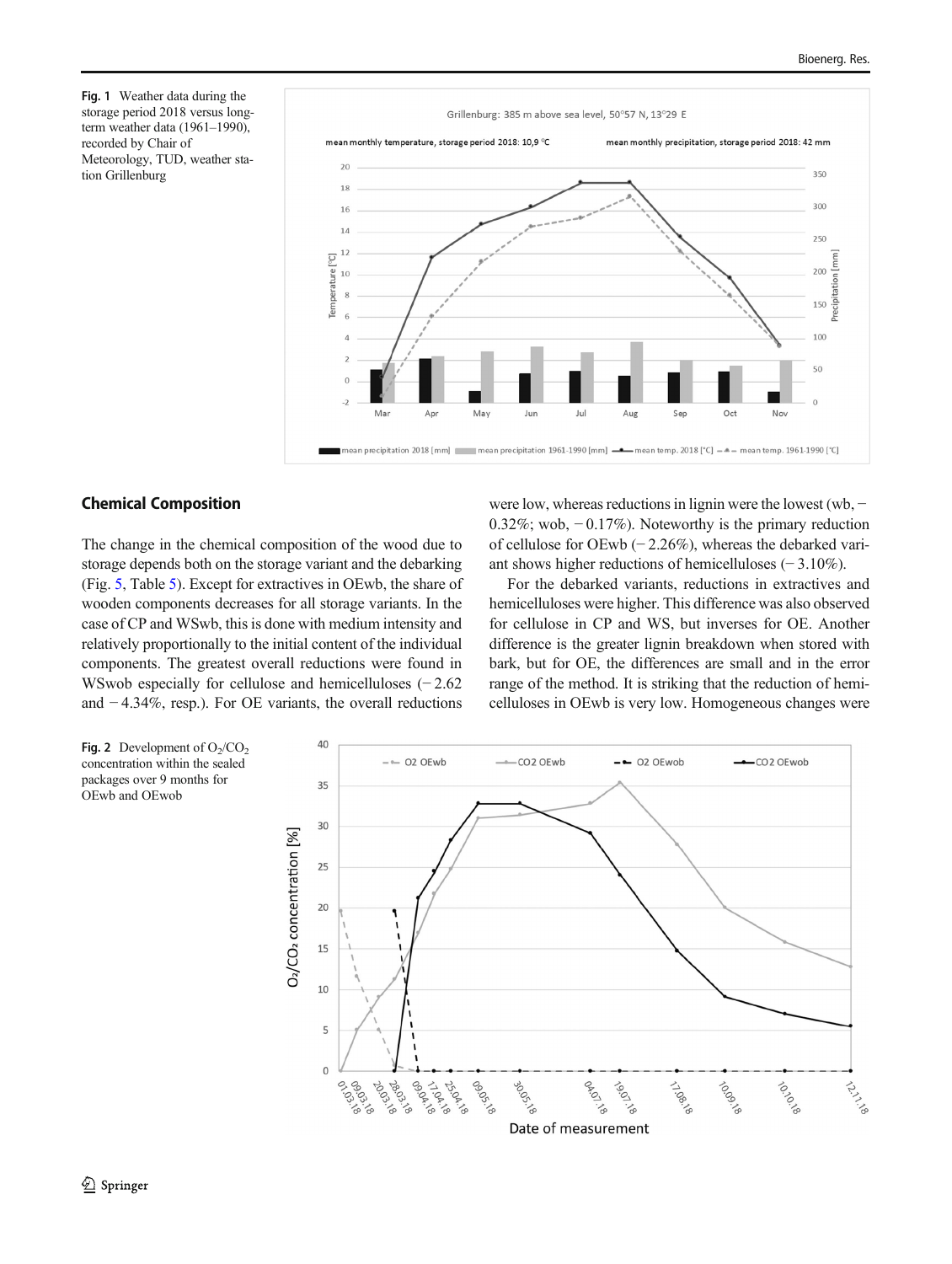<span id="page-6-0"></span>Table 4 Changes in wood moisture content (WMC) for the 9-month storage for the different storage variants

|                   | SoS        |           | 1. Sampling |            | 2. Sampling |                | EoS        |           |    |            |       |    |               |
|-------------------|------------|-----------|-------------|------------|-------------|----------------|------------|-----------|----|------------|-------|----|---------------|
| Variant           | WMC $(\%)$ | <b>SD</b> | N           | WMC $(\%)$ | <b>SD</b>   | N              | WMC $(\%)$ | <b>SD</b> | N  | WMC $(\%)$ | SD    | N  | Change $(\%)$ |
| CP <sub>w</sub> b | 139.72     | 10.84     | 78          | 38.32      | 19.44       | 10             | 97.51      | 25.78     | 10 | 73.51      | 23.39 | 77 | $-66.22$      |
| CPwob             | 141.09     | 10.57     | 65          | 17.47      | 6.13        | 10             | 35.14      | 16.12     | 10 | 19.49      | 2.33  | 65 | $-121.60$     |
| WSwb              | 136.59     | 9.13      | 37          | 187.19     | 32.29       | 6              | 154.93     | 13.02     | 6  | 163.47     | 39.60 | 37 | 26.87         |
| WSwob             | 153.88     | 7.77      | 22          | 213.55     | 13.92       | $\overline{4}$ | 184.56     | 13.13     | 4  | 248.79     | 14.86 | 22 | 94.91         |
| OEwb              | 139.08     | 9.91      | 12          |            |             |                |            |           |    | 155.23     | 27.87 | 12 | 16.15         |
| OEwob             | 135.29     | 11.53     | 8           |            |             |                |            |           |    | 155.61     | 34.35 | 8  | 20.32         |

observed for storage variants under drying conditions in comparison to those under wet conditions.

The accumulated percentages per variant were between 96.06 and 104.82%, closely surrounding the ideal theoretical 100%.

## Fungi Infestation

Fungi infestation is a main risk regarding log storage. Particularly wood quality and dry mass loss, indicated by a reduction in wood density, are influenced significantly by wood-destroying fungi [[14](#page-11-0), [17\]](#page-11-0). Four widespread fungi species could be identified, from which three are white-rot fungi (Schizophyllum commune FR., Cylindrobasidium evolvens FR., Chondrostereum spec.), mainly breaking down lignin, and one bark fungus (Neonectria coccinea DESM.).

The logs stored in compact piles under drying conditions showed severe infestation by white rot causing fungi, foremost Schizophyllum commune, whereas fruit bodies on logs in piles with water sprinkling were rarely found. For each

storage variant, logs with bark showed higher infestation rates than those without.

# **Discussion**

## Methodical Approach

The experimental setup of this investigation was chosen according to the evaluation of different methods for the storage of poplar logs from SRC. Therefore, trees with representative age and diameter were selected. Pile sizes were adjusted to the anticipated storage conditions. For storage under drying conditions, especially for CPwb, slightly larger piles were set up with the intention to reduce boundary effects and realize reasonable conditions inside the pile. Findings about the low correlation of drying behaviour and pile heights are not completely applicable, since significantly larger pile dimen-sions were investigated here [\[13\]](#page-11-0). Therefore, a strong influence of boundary effects could not be prevented by the chosen



Fig. 3 Changes in wood density  $(\rho_0)$  for the 9-month storage period for the different storage variants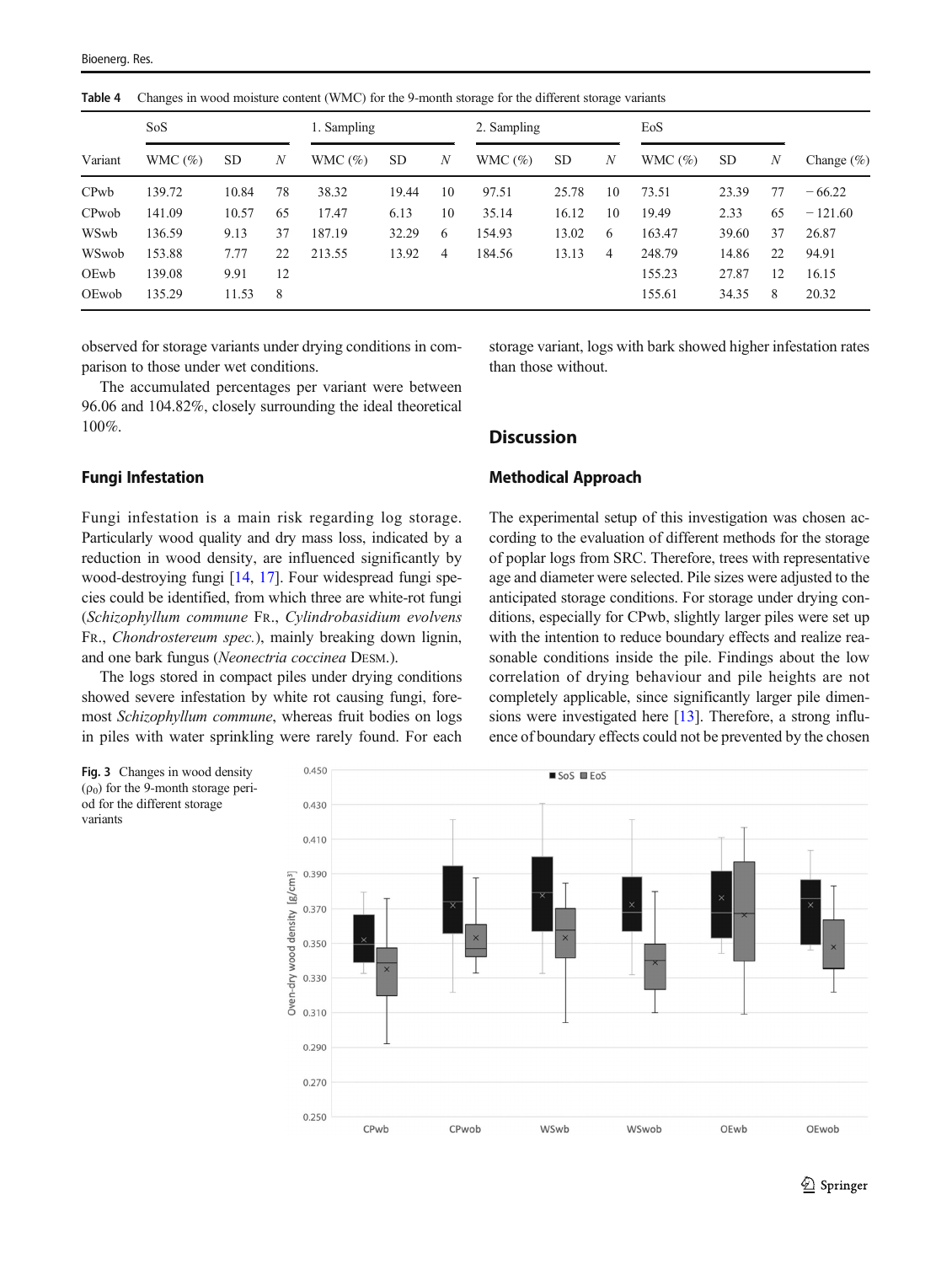<span id="page-7-0"></span>



experimental setup for CP, and the transferability of the findings in practice is limited by this.

Since the water sprinkling is expected to create homogeneous conditions for all stored logs, smaller storage volumes were used, because these variants should be less affected by pile size. This assumption is also valid for storage under oxygen exclusion, due to the closed atmosphere. Regarding the setup for these methods (WS, OE), the conditions can therefore be assumed as comparable to those in common practice.

Although investigations determined relevant differences for wood moisture development, mass losses and changes in chemical compositions depending on sampling location [[21,](#page-11-0) [33,](#page-12-0) [34\]](#page-12-0), the chosen extraction points on one log were inside a range of 2 m. Considering the age, diameter and differences in cambial age, the positive effect of lower spatial distance would not compensate the boundary effects, e.g. drying and fungal infestation starting on the log ends.

The stored logs were harvested throughout February resulting in prolonged possible starting dates for the begin of storage. To ensure representative and comparable storage lengths of 9 months for all variants, the end of storage was extended for some piles. Since all logs were stored throughout the growing season with weather conditions, favourable for fungi growth and wood decay, the chosen approach seems reasonable. To overcome the resulting limits of different sampling dates at start and end of storage, additional sampling was applied at the begin and towards the end of the growing season.

All samples for the analysis of chemical composition were previously oven-dried at 103 °C for the determination of wood

|  | <b>Table 5</b> Chemical composition at SoS and EoS corrected by mass loss after 9-month storage for the different storage variants (mean $\pm$ deviation) |  |  |  |
|--|-----------------------------------------------------------------------------------------------------------------------------------------------------------|--|--|--|
|--|-----------------------------------------------------------------------------------------------------------------------------------------------------------|--|--|--|

| Storage variant   | Sampling        | Mass loss $(\% )$ | Extracts $(\% )$ | Lignin $(\%)$    | Cellulose $(\%)$ | Hemicelluloses $(\% )$ | Ash $(\%)$ | Total $(\%)$ |
|-------------------|-----------------|-------------------|------------------|------------------|------------------|------------------------|------------|--------------|
| CP <sub>w</sub> b | SoS             |                   | $3.14 \pm 0.10$  | $21.55 \pm 0.09$ | $47.54 \pm 0.25$ | $30.89 \pm 0.58$       | 0.83       | 103.95       |
|                   | EoS             | $-4.8$            | $2.83 \pm 0.06$  | $19.35 \pm 0.05$ | $46.42 \pm 0.13$ | $29.40 \pm 0.39$       | 0.86       | 97.44        |
| CPwob             | SoS             |                   | $3.80 \pm 0.14$  | $21.92 \pm 0.09$ | $46.58 \pm 0.28$ | $30.82 \pm 0.04$       | 0.77       | 103.89       |
|                   | EoS             | $-5.1$            | $2.79 \pm 0.01$  | $21.35 \pm 0.33$ | $44.67 \pm 0.12$ | $29.26 \pm 0.52$       | 0.50       | 98.57        |
| WSwb              | SoS             |                   | $3.01 \pm 0.11$  | $21.09 \pm 0.28$ | $48.45 \pm 0.43$ | $30.48 \pm 0.04$       | 0.94       | 104.82       |
|                   | EoS             | $-6.6$            | $2.89 \pm 0.06$  | $19.19 \pm 0.23$ | $47.32 \pm 0.30$ | $28.47 \pm 0.14$       | 0.89       | 98.76        |
| WSwob             | SoS             |                   | $2.83 \pm 0.05$  | $19.95 \pm 0.24$ | $47.97 \pm 0.34$ | $32.82 \pm 0.16$       | 0.72       | 104.29       |
|                   | EoS             | $-8.8$            | $2.62 \pm 0.06$  | $18.98 \pm 0.19$ | $45.35 \pm 0.27$ | $28.48 \pm 0.23$       | 0.63       | 96.06        |
| OEwb              | SoS             |                   | $2.92 \pm 0.05$  | $21.24 \pm 0.23$ | $47.35 \pm 0.50$ | $32.43 \pm 0.12$       | 0.85       | 104.79       |
|                   | EoS             | $-2.7$            | $3.11 \pm 0.08$  | $20.92 \pm 0.22$ | $45.09 \pm 0.11$ | $32.24 \pm 0.27$       | 0.85       | 101.62       |
| OEwob             | So <sub>S</sub> |                   | $3.53 \pm 0.02$  | $20.22 \pm 0.10$ | $47.61 \pm 0.37$ | $30.56 \pm 0.64$       | 0.70       | 102.62       |
|                   | EoS             | $-6.5$            | $2.77 \pm 0.01$  | $20.05 \pm 0.31$ | $46.71 \pm 0.51$ | $27.46 \pm 0.38$       | 1.08       | 98.06        |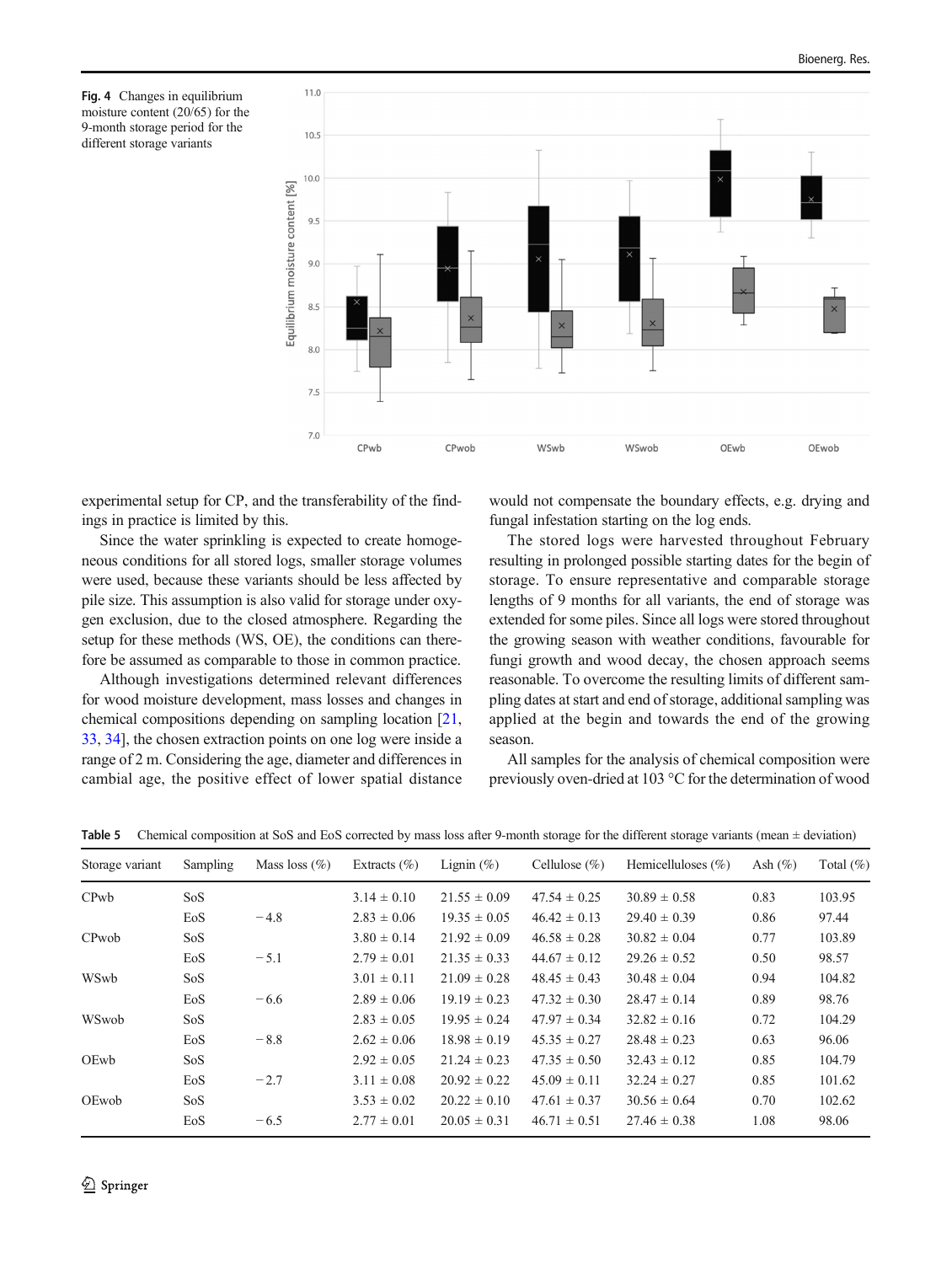<span id="page-8-0"></span>



moisture content, equilibrium moisture content and wood density  $(\rho_0)$ . In this context, vaporization of volatile substances is likely. This may have led to a substantial loss of these components and applies in particular for the amount of extractives. Nevertheless, this is a standard protocol which was applied to all specimens, so comparability between the samples is still accurate.

Repeated measurement for each bulk sample is a compromise between accuracy and labour intensity. Furthermore it indicates an error range, which makes it possible to set the results in context.

## Influence of Wood Moisture Content

Regarding log storage, fungi infestation is considered as the most important risk for wood degradation and the related loss of value [\[14,](#page-11-0) [17\]](#page-11-0). The aim of storage concepts is to store logs in conditions unfavourable for wood-degrading fungi. Two different strategies are applied, both using WMC as the main monitoring parameter. Hereof wood moisture contents of well over 100% or below fibre saturation (< 30%) are considered optimal [\[17](#page-11-0), [23,](#page-11-0) [35,](#page-12-0) [36\]](#page-12-0).

During the investigations carried out, similar wood moisture content at the beginning resulted in different moisture levels at the end of the storage period, as expected, depending on the variant. As for storage under oxygen exclusion, water sprinkling and dry storage without bark, the poplar logs were stored in a wood moisture content stated as ideal high (> 150%) WMC) or low  $(< 30\%$  WMC) over the entire storage period. Noticeable is the reduction of WMC between the first and second additional sampling for storage with water sprinkling (WSwb, 187 > 155%; WSwob, 214 > 185%). This could be explained by the development of strong shoots growing from the logs, so that less water reached the surface of the total pile. Additionally, these shoots represent at least partially living structures of the logs with active water uptake (Fig. [6](#page-9-0)). This could have an impact on the WMC. Changes between the additional sampling dates confirm the independency of WMC from weather conditions for this storage method.

The dry and warm weather conditions in 2018 led to a quick and significant reduction of WMC in the logs stored under drying conditions. For CPwob a WMC of 17% was achieved within 10 weeks of storage. In contrast, logs stored in compact piles with bark remained in a critical moisture level for a notably longer time, reaching an average of 38% within 8 weeks. Nevertheless, higher WMC values (CPwb, 98%; CPwob, 35%) were measured during second additional sampling for both variants in October due to increased precipitation in the weeks prior the sampling. This indicates a faster remoistening for the logs with bark. Furthermore, debarked logs remained on a lower level throughout the whole storage period, as indicated by additional sampling.

The standard deviation of WMC at SoS for all piles was low and homogeneous. This changed during storage, whereby similar levels of heterogeneity were observed for AS and EoS, depending on the storage variant, despite the different sampling methods. This refers to different moisture levels inside the pile, displayed by adapted sampling locations. The standard deviation for CPwob remains notably low, indicating homogeneous conditions, most likely depending on the smaller pile size.

The presented development of WMC suggests a higher risk of fungal decay with the associated changes in wood properties for CPwb compared to the other variants. In order to illustrate the influence of the storage variant on the investigated wood properties, they were ranked based on the calculated effect size according to Pearson's  $r$ , and grouped ranking was applied for the chemical changes (Table [6\)](#page-9-0). The ranking shows how strong the wood properties are affected by the storage conditions whereby higher values indicate higher effects. Lower numbers in total impact are associated with a favourable storage variant. The disparity between indicated risk by wood moisture content and actual changes in wood properties emerges.

Besides WMC being the main driver for the possibility of fungi infestation, changes in wood density and therefore dry mass loss are the key indicators to evaluate the final storage success.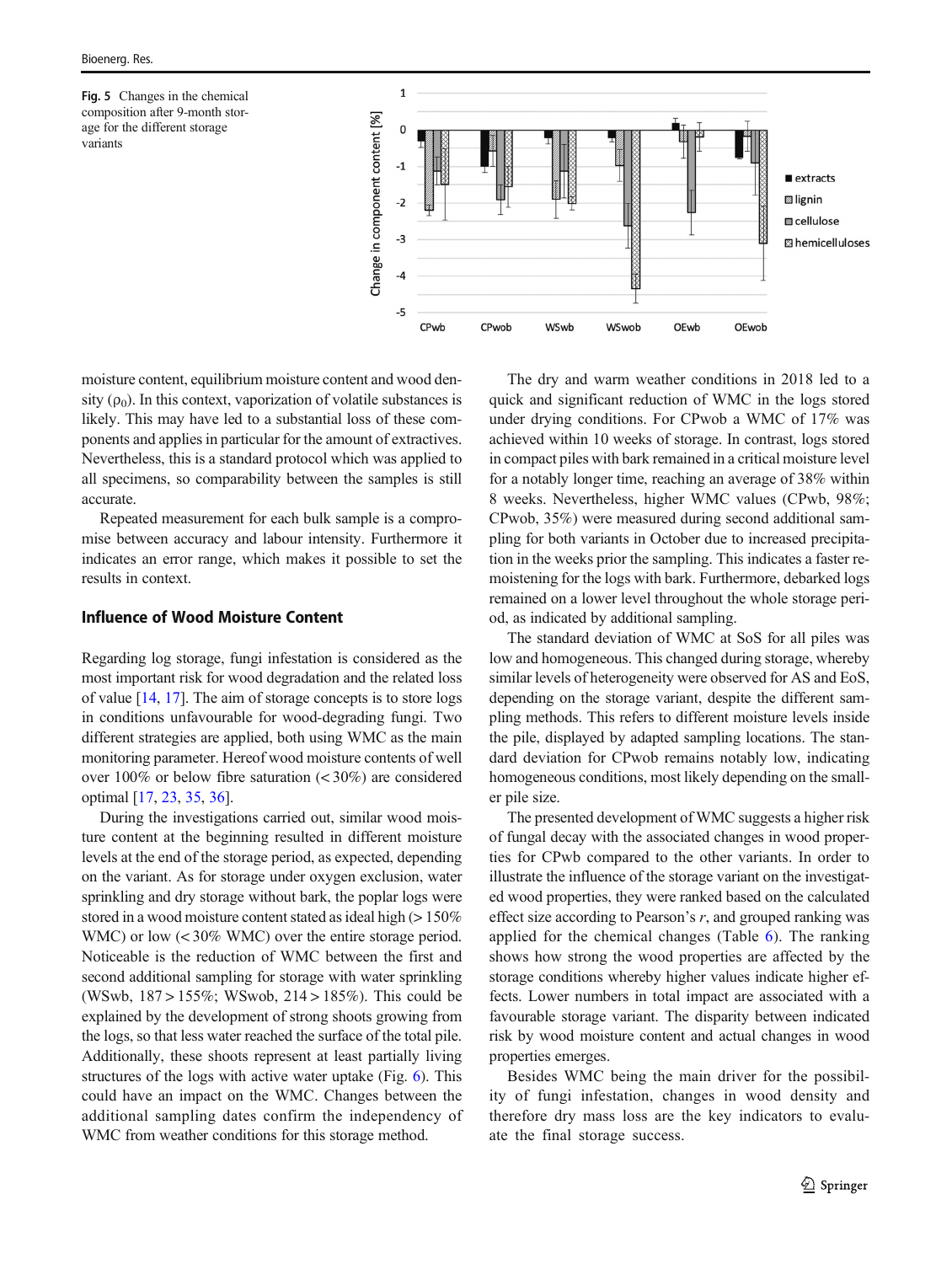<span id="page-9-0"></span>Fig. 6 Logs with strong growing shoots after 6 months of storage under water sprinkling



# Log Storage Under Dry Conditions

Despite the assumption of the high risk regarding the development of WMC in the compact pile with bark, the dry mass loss was relatively low, whereas the one without bark showed the expected influence, according to the fast drying. Resulting density changes (4.81% and 5.02%, respectively) display similar dry matter losses (up to 7%) which were observed by other researches for poplar stems stored for 6 and 7 months from SRC [\[9](#page-11-0), [13](#page-11-0)].

Since the deficit of precipitation in May led to fast reduction in WMC, initial infestation by fungi was moderate. Despite this, a common set of species responsible for wood decay [[37](#page-12-0)] could be found in the wood but without remarkable development. Due to their ability to endure periods with dry conditions after initial settlement [[37\]](#page-12-0), infestation was possible. Thin sections showed hyphae in different locations and intensities, but it remains unclear how deep the hyphae were able to penetrate the tissue and how strong fungal decay took place in each log, while the resulting dry mass loss was fairly low. Most certainly longer storage periods would promote further fungal decay and result in higher dry mass losses [\[14](#page-11-0)]. Proportional degradation in all chemical wooden components were as expected, but on a substantially lower level and led to only slight changes in physical properties. This suggests normal microbial decomposition without structural change for log storage under dry conditions. The correlation between changes in polysaccharides, esp. hemicelluloses and EMC, support this assumption, since hydrophilic groups get degraded by fungal decay [[17](#page-11-0), [38](#page-12-0)].

## Log Storage with Water Sprinkling

Absence of oxygen in the piles with water sprinkling should have been attained by constant uptake of water, which is as-sociated with a lower risk of decay [\[14](#page-11-0), [19\]](#page-11-0). In contrast, the observed changes in wood density and chemical properties were higher than assumed, especially for debarked logs. Glucosidases generally work under anaerobic conditions in an energetically inefficient manner, and therefore degradation

Table 6 Ranked impact by effect size, based on Pearson's  $r$  for wood density  $(\rho_0)$  and EMC, grouped ranking for chemical changes (1, low changes; 2, medium changes; 3, high changes)

|                         | CPwh   | CPwob | WSwb | WSwob | OEwb | OEwob |
|-------------------------|--------|-------|------|-------|------|-------|
| WMC during storage      | Medium | Low   | High | High  | High | High  |
| Indicated risk          | High   | Low   | Low  | Low   | Low  | Low   |
| Wood density $(\rho_0)$ | 4      | 3     | 5    | 6     | $0*$ | $0*$  |
| EMC                     |        | 4     | 2    | 3     | 5    | 6     |
| Chemistry               |        | 2     | 2    | 3     |      |       |
| Total impact            |        | 9     | 9    | 11    | 6    |       |

\*No significant differences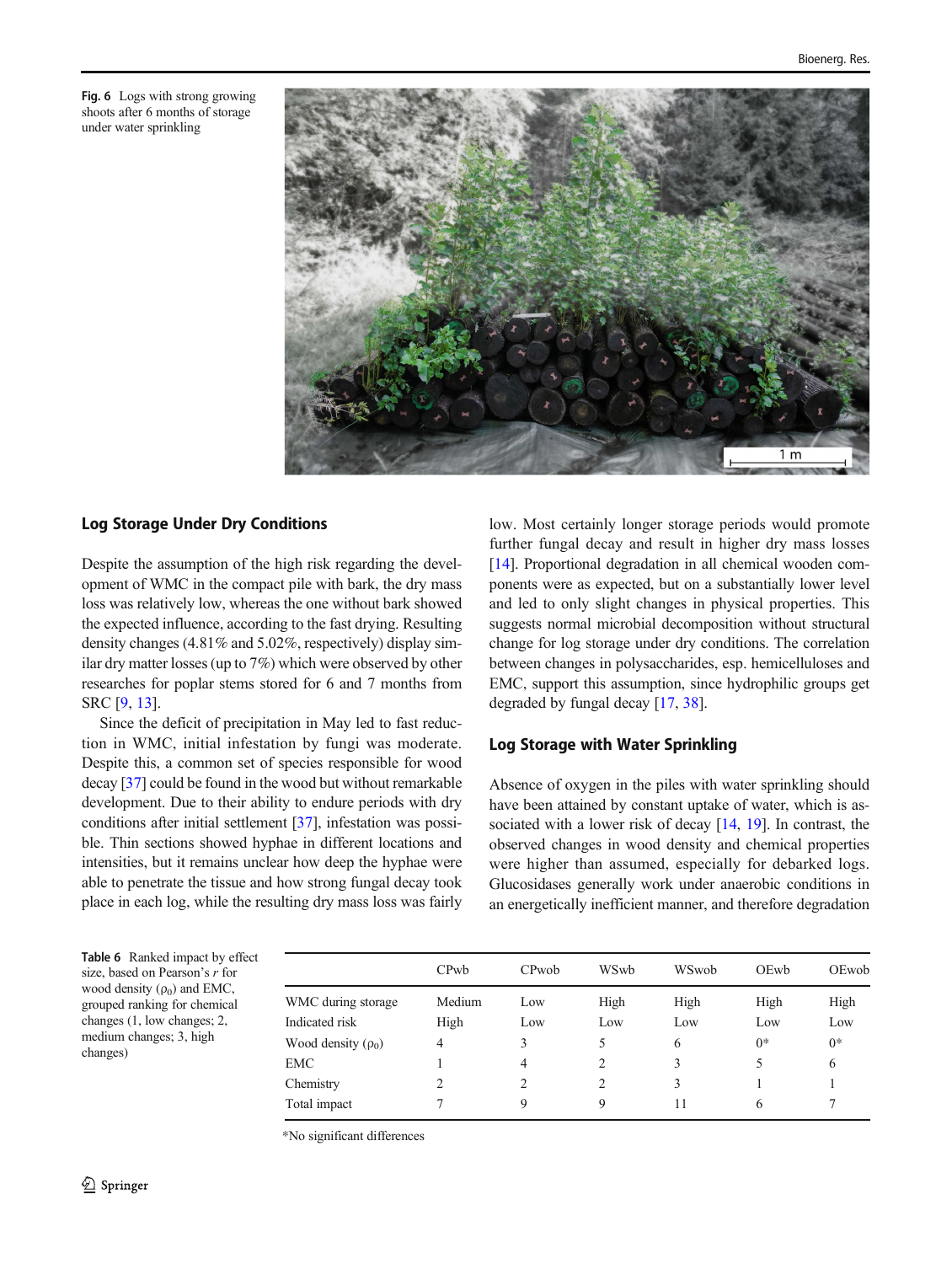should be slower [\[39](#page-12-0)]. On the other hand, water is required for the enzymatic cleavage of the glyosidic bond [\[18](#page-11-0)], which could explain a higher degradation of hemicelluloses. Since microbial lignin degradation is always associated with oxygen availability, the assumption of completely anaerobic conditions during water sprinkling storage cannot be retained. Additionally, fungi fruit bodies were found on the piles with water sprinkling, and unpleasant smell during the sampling refers to other microbial activity, such as bacteria. Since substantial degradation of cellulose and hemicelluloses was observed, the involved bacteria might belong to the group of erosion bacteria [[18](#page-11-0)]. For the contribution of fungi to wood decay in water sprinkled piles, several investigations on spruce found a massive infestation of Armillaria (spec.) in the logs [\[40](#page-12-0)–[42\]](#page-12-0). Therefore, a fungal involvement cannot be completely prevented. Minor loss in lignin may also occur due to elution processes from the water running through the piles [\[18\]](#page-11-0).

#### Log Storage Under Oxygen Exclusion

Although there were slight changes in wood density for logs under oxygen exclusion, no significant differences were found. In contrast to the piles with water sprinkling, for those inside the film, evidence of oxygen exclusion could be assured by the measurements of gas atmosphere. The decrease of  $CO<sub>2</sub>$ concentration could be explained by diffusion through the silage film. The diffusion rate is four times higher than for  $O<sub>2</sub>$ , which is entering the package but gets transformed immediately by respiration [\[26](#page-11-0)]. Missing lignin loss for these piles confirms the described dependence of degradation on oxygen availability. Perhaps high temperatures inside the wrapped log piles led to formation of esters [\[43](#page-12-0)], capable of degrading hemicelluloses. The disproportional decrease in extract substances can essentially be explained by the release of volatile components such as mono- and sesquiterpenes, because storage without bark favours the release of these substances [[18\]](#page-11-0). Furthermore, there is the possibility a weak acid based on  $CO<sub>2</sub>$ dissolving in water occurs, which could result in depolymer-ization of cellulose and hemicellulose [[44](#page-12-0)]. Substantial reduction of cellulose in OEwb may have led to measurement of degraded cellulose remains, which led to a higher estimation of hemicelluloses at the end of storage, reducing the detection of the actual loss.

However, drastic changes in the chemical composition were observed in the WS storage, especially without bark. The amorphous structure of the hemicelluloses may contribute to the greatest degradation under these conditions.

Nevertheless, changes in wood density throughout the storage period indicate a minor fungal influence on the dry mass loss than expected. Regarding the piles under moist conditions, other microbial factors, such as bacteria, should be taken into account [[16,](#page-11-0) [18,](#page-11-0) [45\]](#page-12-0), since the observed dry mass losses

and changes in chemical components can barely be explained by exclusive fungal activity.

# Conclusions

In association with material utilization of poplar wood from SRC, it is essential to implement suitable storage methods to ensure a continuous supply. For this purpose, the study presents and compares potential courses of action.

Considering the weather conditions in the investigated period and chosen experimental setup, specifically the pile dimensions, storage in compact piles, especially with debarked logs, is the best method for the preservation of poplar wood from SRC. Technological demand and thus financial expense regarding dry mass loss and changes in chemical composition are highly beneficial for these short storage periods. Additionally, it has less restrictions regarding the location and avoids the necessity of permissions by local water authorities for the water sprinkling, which would led to additional administrative expenses. In comparison with the storage under oxygen exclusion, no additional waste is produced by the use of film. Also, a maintenance for monitoring of the gas atmosphere is not required.

Indication of changes in wood properties by WMC was deficient for most observed variants.

Due to the short duration of storage with exceptionally dry and warm weather conditions in 2018, the results are limited in general validity.

To validate the conclusions for storage in moist conditions, further investigation regarding microbial activity and resulting wood decay is necessary.

The final decision on the optimal storage method should be made by the trade-offs between risks and costs.

Acknowledgements The authors would like to thank the Chair of Meteorology, Technische Universität Dresden, for providing the weather data.

Funding Open Access funding enabled and organized by Projekt DEAL. The study was carried out as part of the Dendromass4Europe project. This project has received funding from the Bio Based Industries Joint Undertaking under the European Union's Horizon 2020 research and innovation programme under grant agreement no. 745874.

Data Availability The data that support the findings of this study are available from the corresponding author, upon reasonable request.

#### Compliance with Ethical Standards

Conflict of Interest The authors declare that they have no conflict of interest.

Ethics Approval and Consent to Participate Not applicable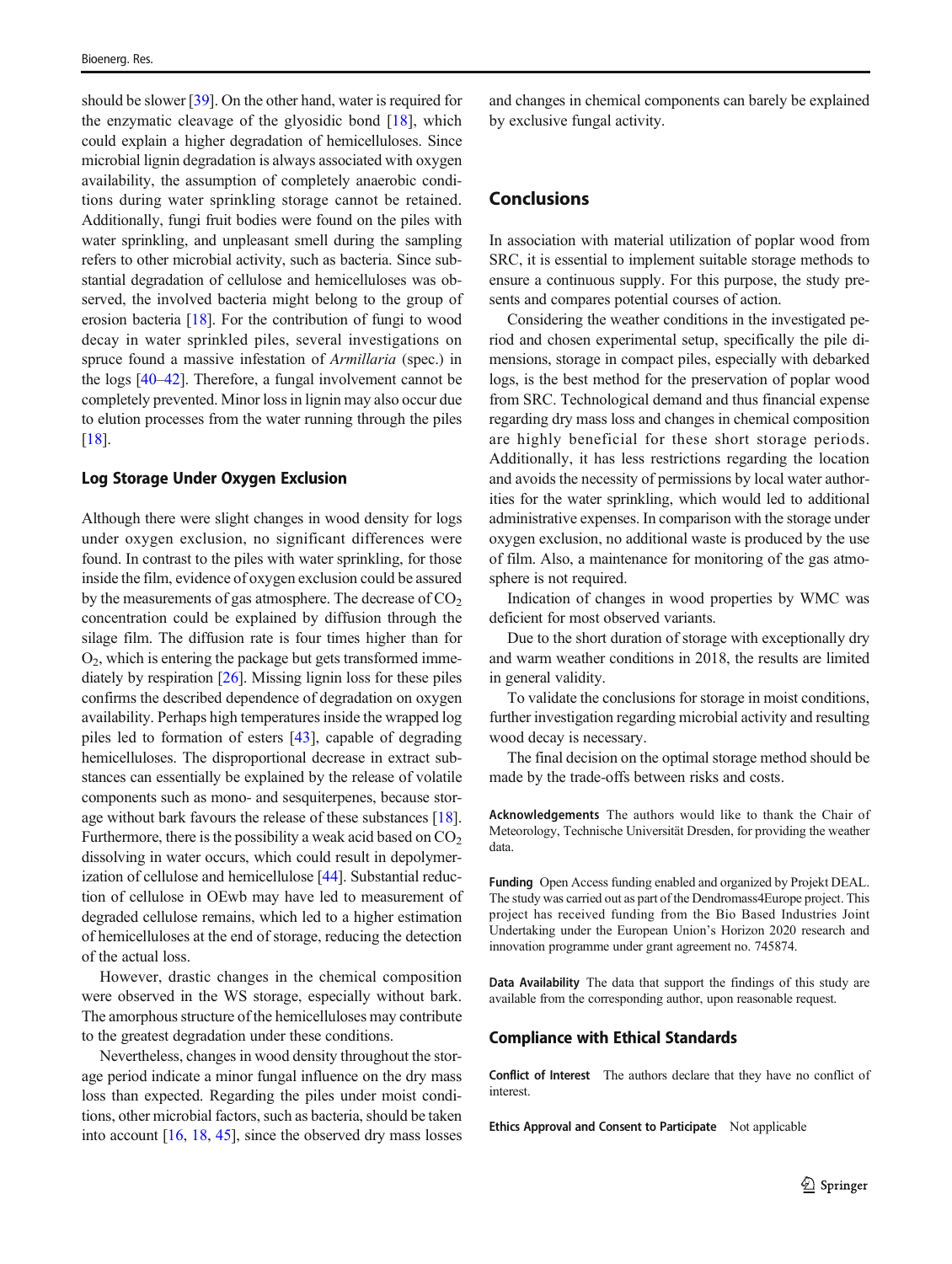<span id="page-11-0"></span>Consent for Publication Not applicable

Code Availability Not applicable

Abbreviations SoS, start of storage; EoS, end of storage; CP, compact pile; CPwb, compact pile with bark; CPwob, compact pile without bark; WS, water sprinkling; WSwb, water sprinkling with bark; WSwob, water sprinkling without bark; OE, oxygen exclusion; OEwb, storage under oxygen exclusion with bark; OEwob, storage under oxygen exclusion without bark; AS, additional sampling (24.05.2018/10.10.2018); WMC, wood moisture content; EMC, equilibrium moisture content; SRC, shortrotation coppice

Open Access This article is licensed under a Creative Commons Attribution 4.0 International License, which permits use, sharing, adaptation, distribution and reproduction in any medium or format, as long as you give appropriate credit to the original author(s) and the source, provide a link to the Creative Commons licence, and indicate if changes were made. The images or other third party material in this article are included in the article's Creative Commons licence, unless indicated otherwise in a credit line to the material. If material is not included in the article's Creative Commons licence and your intended use is not permitted by statutory regulation or exceeds the permitted use, you will need to obtain permission directly from the copyright holder. To view a copy of this licence, visit [http://creativecommons.org/licenses/by/4.0/](https://doi.org/).

## References

- 1. Schubert R, Schellnhuber HJ, Buchmann N, Epiney A, Grießhammer R, Kulessa M, Messner D, Rahmstorf S, Schmid J (2009) Future bioenergy and sustainable land use. German Advisory Council on Global Change (WGBU), Earthscan, Sterling, London
- 2. González-García S, Bacenetti J (2019) Exploring the production of bio-energy from wood biomass. Italian case study. Sci Total Environ 647:158–168
- 3. Sims R, Hastings A, Schlamadinger B, Taylor G, Smith P (2006) Energy crops: current status and future prospects. Glob Chang Biol 12(11):2054–2076
- 4. Global Bioeconomy Summit (2015) Communiqué of the Global Bioeconomy Summit 2015 / Making bioeconomy work for sustainable development. [http://gbs2015.com/fileadmin/gbs2015/](http://gbs2015.com/fileadmin/gbs2015/Downloads/Communique_final.pdf) [Downloads/Communique\\_final.pdf,](http://gbs2015.com/fileadmin/gbs2015/Downloads/Communique_final.pdf) Berlin, November 2015 accessed June 2020
- 5. Friese F, Euring M, Kharazipour A (2015) Particleboards from newly exploited wood sources as a starting point for cascade utilisation. In: Manning DB, Bemmann A, Bredemeier M, Lamersdorf N, Ammer C (eds) Bioenergy from dendromass for the sustainable development of rural areas. Wiley, Weinheim, pp 497–507
- Nord-Larsen T, Talbot B (2004) Assessment of forest-fuel resources in Denmark: technical and economic availability. Biomass Bioenergy 27(2):97–109
- 7. Idler C, Pecenka R, Lenz H (2019) Influence of the particle size of poplar wood chips on the development of mesophilic and thermotolerant mould during storage and their potential impact on dry matter losses in piles in practice. Biomass Bioenergy 127:105273
- 8. Pari L, Brambilla M, Bisaglia C, Giudice A, Croce S, Salerno M, Gallucci F (2015) Poplar wood chip storage: effect of particle size and breathable covering on drying dynamics and biofuel quality. Biomass Bioenergy 81:282–287
- 9. Civitarese V, Spinelli R, Barontini M, Gallucci F, Santangelo E, Acampora A, Scarfone A, Giudice A, Pari L (2015) Open-air

drying of cut and windrowed short-rotation poplar stems. Bioenerg Res 8(4):1614–1620

- Rademacher P, Hapla F, Leder B (2011) Investigations of wood conservation in spruce logs after storage under plastic foil. Part I: Time series of climatic and environmental parameters of the stored wood. Forstarchiv 82(1):3–9
- 11. Rademacher P, Hapla F (2012) Investigations of wood conservation in spruce logs after storage under plastic foil. Part II: Physical and elasto-mechanical properties of the produced sawn-timber. Forstarchiv 83(4):144–154
- 12. Wauer A, ,Kubatta-Große M, Lutze M (2013) Verfahren der Rundholzlagerung. In: Berichte der Bayerischen Landesanstalt für Wald und Forstwirtschaft, LWF Wissen 71
- 13. Pecenka R, Lenz H, Hering T (2020) Options for optimizing the drying process and reducing dry matter losses in whole-tree storage of poplar from short-rotation coppices in Germany. Forests 11:374
- 14. STODAFOR (2004) Technical guide on harvesting and conservation of storm damaged timber. Joint FAO/ECE/ILO Committee on Forest Technology, Management and Training, CTBA, Paris
- 15. Eriksson K-L, Blanchette RA, Ander P (1990) Microbial and enzymatic degradation of wood and wood components. Springer Series in Wood Science. Springer-Verlag, Berlin
- 16. Greaves H (1971) The bacterial factor in wood decay. Wood Sci Technol 5:6–16
- 17. Huckfeldt T, Rehbein M (2017) Bakterien und Pilze an Wasserbau-Holz. Institut für Holzqualität und Holzschäden, Dr. Rehbein und Dr. Huckfeldt GbR, Hamburg
- 18. Nilsson N (2009) Biological wood degradation. In: Ek M, Gellerstedt G, Henriksson G (eds) Wood chemistry and biotechnology. De Gruyter, Berlin, pp 219–244
- 19. DIN EN 350 (2016–12) Dauerhaftigkeit von Holz und Holzprodukten - Prüfung und Klassifizierung der Dauerhaftigkeit von Holz und Holzprodukten gegen biologischen Angriff; Deutsche Fassung EN 350:2016, Beuth, Berlin
- 20. Lenz H, Pecenka R, Idler C, Dumfort S, Whittaker C, Ammon C, Hartung E (2017) Continuous weighing of a pile of poplar wood chips—a comparison of methods to determine the dry matter losses during storage. Biomass Bioenergy 96:119–129
- 21. Barontini M, Crognale S, Scarfone A, Gallo P, Gallucci F, Petruccioli M, Pesciaroli L, Pari L (2014) Airborne fungi in biofuel wood chip storage sites. Int Biodeterior Biodegradation 90:17–22
- 22. Pecenka R, Lenz H, Idler C (2018) Influence of the chip format on the development of mass loss, moisture content and chemical composition of poplar chips during storage and drying in open-air piles. Biomass Bioenergy 116:140–150
- 23. Schwarze FWMR, Engels J, Mattheck C (1999) Holzzersetzende Pilze in Bäumen. Bd. 5, Rombach, Freiburg, Germany
- 24. Fachagentur Nachwa chsende Rohstoffe (2020) Rahmenvereinbarung für den Rohholzhandel in Deutschland (RVR). FNR2020, 3. aktualisierte Auflage, 1. Juli 2020
- 25. Riegger W (2008) Industrieholz: Ist die Werksvermessung genau genug? Wald und Holz 89(2):1–3
- 26. Maier T (2005) Konservierung von Rundholz unter Sauerstoffabschluss – Folienkonservierung. Dissertation Universität Freiburg
- 27. DIN EN 13183-1 (2002) Feuchtegehalt eines Stückes Schnittholz Teil 1: Bestimmung durch Darrverfahren. Deutsche Fassung EN 13183–1:2002–07, Beuth, Berlin, Germany
- 28. DIN 52182 (1976) Prüfung von Holz; Bestimmung der Rohdichte. DIN 52182:1976–09, Beuth, Berlin, Germany
- 29. DIN 50014 (2018) Normalklimate für Vorbehandlung und/oder Prüfung – Festlegungen. DIN 50014:2018–08, Beuth, Berlin, Germany
- 30. Technical Association of the Pulp and Paper Industry (1997) TAPPI T 204 cm 97: solvent extractives of wood and pulp. TAPPI